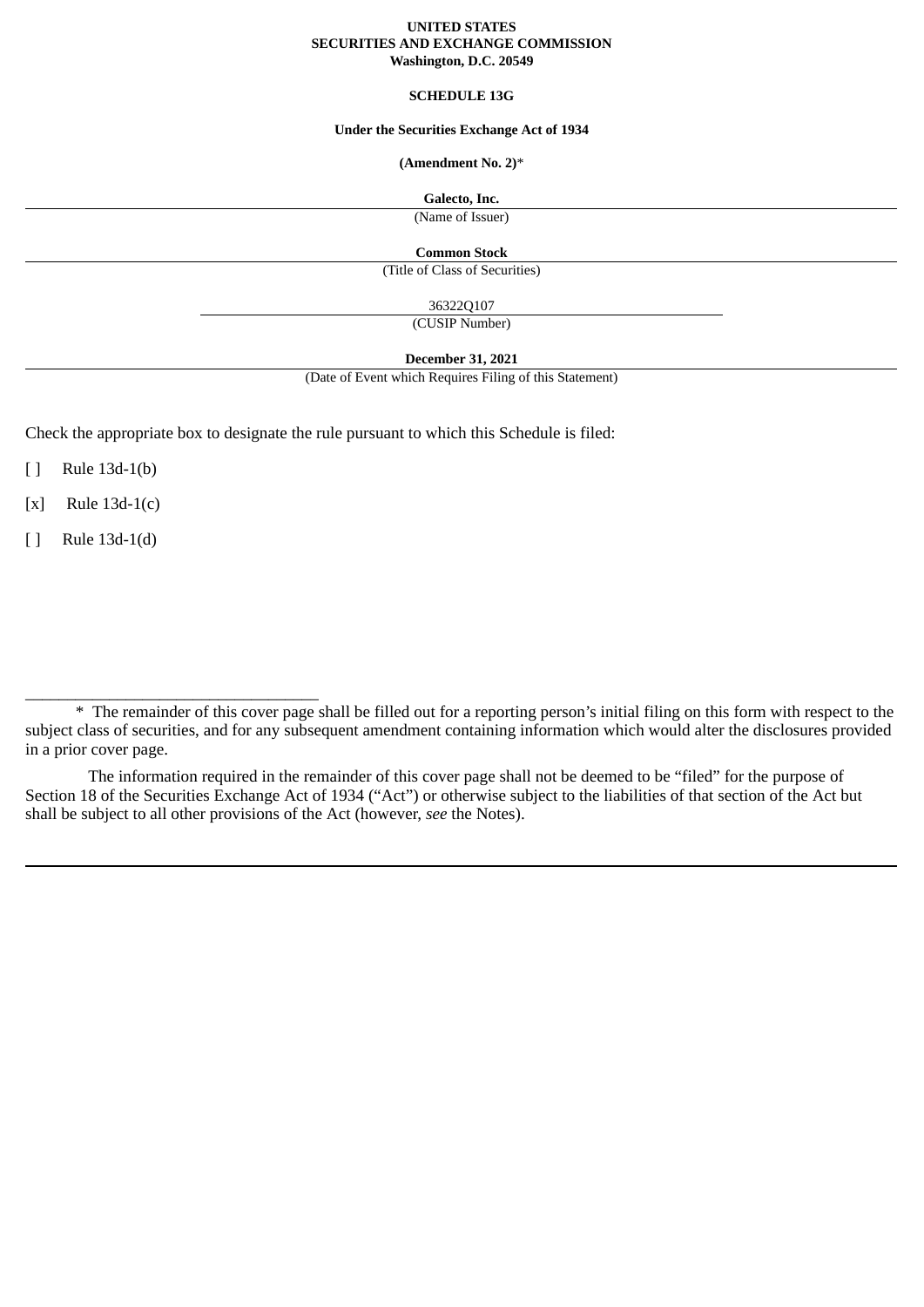| $\mathbf{1}$   |                        | Names of Reporting Persons.                                                         |
|----------------|------------------------|-------------------------------------------------------------------------------------|
|                |                        | I.R.S. Identification Nos. of above persons (entities only)                         |
|                |                        | Cormorant Global Healthcare Master Fund, LP                                         |
| $\overline{2}$ |                        | Check the Appropriate Box if a Member of a Group (See Instructions)                 |
|                | (a)<br>$[ \ ]$         |                                                                                     |
|                | $[X]$<br>(b)           |                                                                                     |
| 3              | <b>SEC Use Only</b>    |                                                                                     |
| $\overline{4}$ |                        | Citizenship or Place of Organization.                                               |
|                | Cayman Islands         |                                                                                     |
|                |                        |                                                                                     |
|                |                        | 5 Sole Voting Power                                                                 |
|                |                        | 0 shares                                                                            |
|                |                        | <b>6 Shared Voting Power</b>                                                        |
|                | Number                 |                                                                                     |
|                | of Shares              | 0 shares                                                                            |
|                | <b>Beneficially</b>    |                                                                                     |
|                | Owned by               | Refer to Item 4 below.                                                              |
|                | Each                   | 7 Sole Dispositive Power                                                            |
|                | Reporting              |                                                                                     |
|                | Person With            | 0 shares                                                                            |
|                |                        | 8 Shared Dispositive Power                                                          |
|                |                        | 0 shares                                                                            |
|                |                        | Refer to Item 4 below.                                                              |
|                |                        |                                                                                     |
| 9              |                        | Aggregate Amount Beneficially Owned by Each Reporting Person                        |
|                | 0 shares               |                                                                                     |
|                | Refer to Item 4 below. |                                                                                     |
| 10             |                        | Check if the Aggregate Amount in Row (9) Excludes Certain Shares (See Instructions) |
|                | [ ] N/A                |                                                                                     |
| 11             |                        | Percent of Class Represented by Amount in Row (9)*                                  |
|                | $0\%$                  |                                                                                     |
|                | Refer to Item 4 below. |                                                                                     |
| 12             |                        | Type of Reporting Person (See Instructions)                                         |
|                | PN (Partnership)       |                                                                                     |
|                |                        |                                                                                     |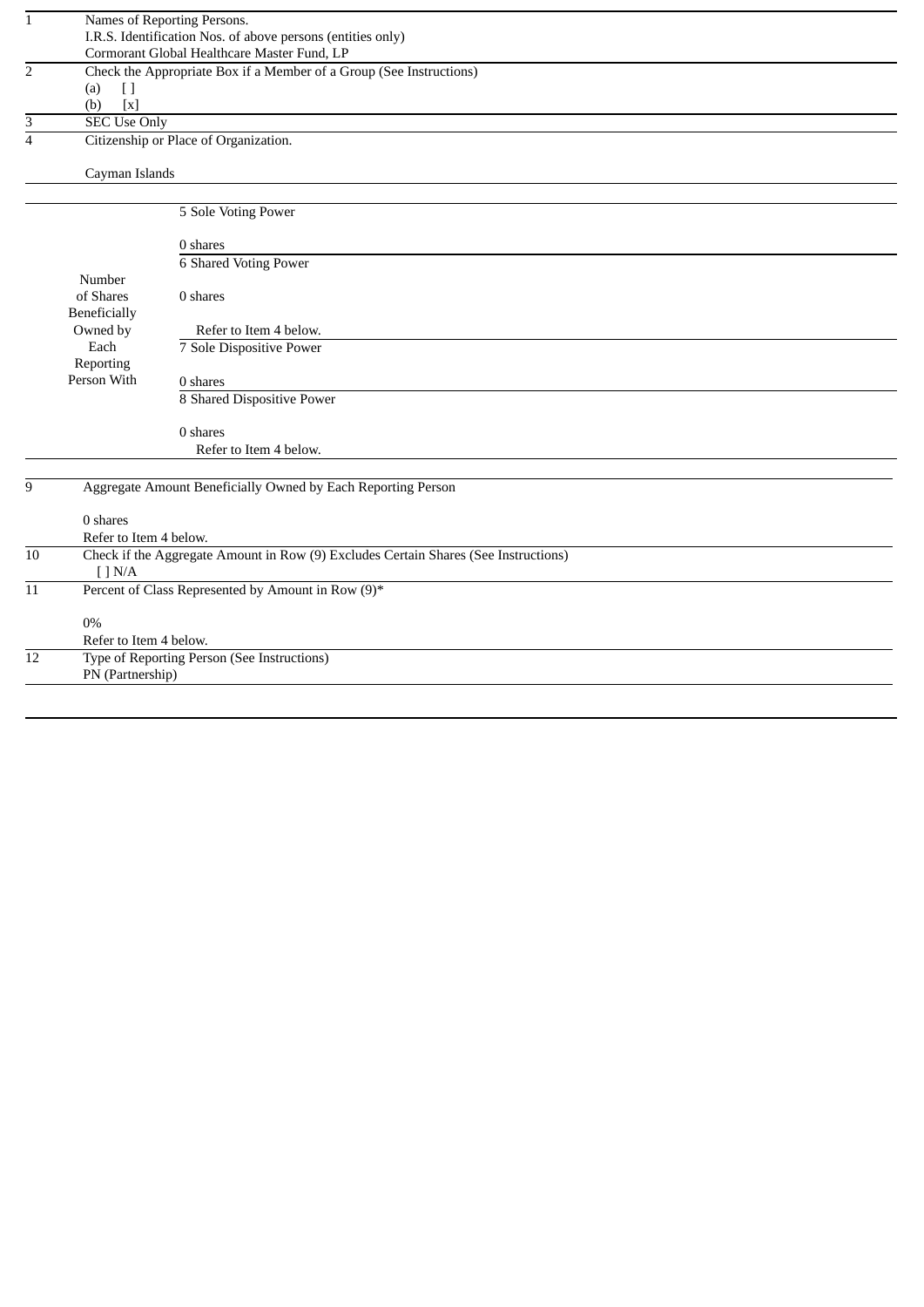| $\mathbf{1}$    |                                   | Names of Reporting Persons.                                                         |
|-----------------|-----------------------------------|-------------------------------------------------------------------------------------|
|                 |                                   | I.R.S. Identification Nos. of above persons (entities only)                         |
|                 |                                   |                                                                                     |
|                 |                                   | Cormorant Global Healthcare GP, LLC                                                 |
|                 |                                   |                                                                                     |
| $\overline{2}$  |                                   | Check the Appropriate Box if a Member of a Group (See Instructions)                 |
|                 | $[ \ ]$<br>(a)                    |                                                                                     |
|                 |                                   |                                                                                     |
|                 | (b)<br>$\left[ \mathbf{x}\right]$ |                                                                                     |
| 3               | <b>SEC Use Only</b>               |                                                                                     |
| $\overline{4}$  |                                   | Citizenship or Place of Organization.                                               |
|                 |                                   |                                                                                     |
|                 | Delaware                          |                                                                                     |
|                 |                                   |                                                                                     |
|                 |                                   | 5 Sole Voting Power                                                                 |
|                 |                                   |                                                                                     |
|                 |                                   | 0 shares                                                                            |
|                 |                                   | <b>6 Shared Voting Power</b>                                                        |
|                 | Number                            |                                                                                     |
|                 | of Shares                         | 0 shares                                                                            |
|                 | <b>Beneficially</b>               |                                                                                     |
|                 | Owned by                          | Refer to Item 4 below.                                                              |
|                 | Each                              |                                                                                     |
|                 |                                   | 7 Sole Dispositive Power                                                            |
|                 | Reporting                         |                                                                                     |
|                 | Person With                       | 0 shares                                                                            |
|                 |                                   | 8 Shared Dispositive Power                                                          |
|                 |                                   |                                                                                     |
|                 |                                   | 0 shares                                                                            |
|                 |                                   | Refer to Item 4 below.                                                              |
|                 |                                   |                                                                                     |
| 9               |                                   | Aggregate Amount Beneficially Owned by Each Reporting Person                        |
|                 |                                   |                                                                                     |
|                 | 0 shares                          |                                                                                     |
|                 | Refer to Item 4 below.            |                                                                                     |
| 10              |                                   | Check if the Aggregate Amount in Row (9) Excludes Certain Shares (See Instructions) |
|                 | $[$ $]$ N/A                       |                                                                                     |
| 11              |                                   | Percent of Class Represented by Amount in Row (9)*                                  |
|                 |                                   |                                                                                     |
|                 | $0\%$                             |                                                                                     |
|                 | Refer to Item 4 below.            |                                                                                     |
| $\overline{12}$ |                                   | Type of Reporting Person (See Instructions)                                         |
|                 |                                   |                                                                                     |
|                 |                                   |                                                                                     |
|                 |                                   | OO (Limited Liability Company)                                                      |
|                 |                                   |                                                                                     |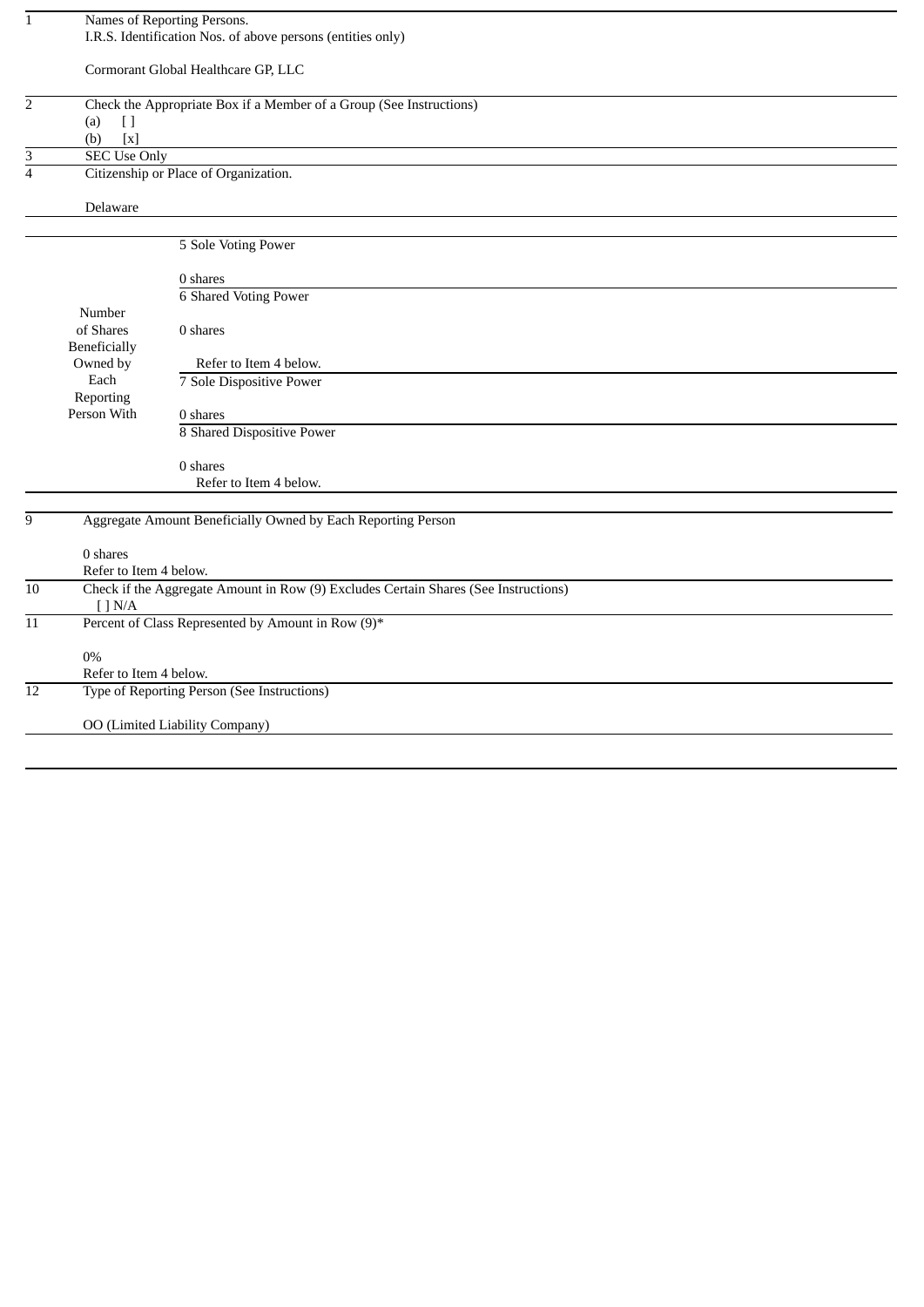| $\mathbf{1}$    |                        | Names of Reporting Persons.                                                         |
|-----------------|------------------------|-------------------------------------------------------------------------------------|
|                 |                        | I.R.S. Identification Nos. of above persons (entities only)                         |
|                 |                        | Cormorant Private Healthcare Fund II, LP                                            |
| $\overline{2}$  |                        | Check the Appropriate Box if a Member of a Group (See Instructions)                 |
|                 | (a)<br>$[ \ ]$         |                                                                                     |
|                 | [x]<br>(b)             |                                                                                     |
| 3               | <b>SEC Use Only</b>    |                                                                                     |
| $\overline{4}$  |                        | Citizenship or Place of Organization.                                               |
|                 | Delaware               |                                                                                     |
|                 |                        |                                                                                     |
|                 |                        | 5 Sole Voting Power                                                                 |
|                 |                        | 0 shares                                                                            |
|                 |                        | <b>6 Shared Voting Power</b>                                                        |
|                 | Number                 |                                                                                     |
|                 | of Shares              | 453,388 shares                                                                      |
|                 | Beneficially           |                                                                                     |
|                 | Owned by               | Refer to Item 4 below.                                                              |
|                 | Each                   | 7 Sole Dispositive Power                                                            |
|                 | Reporting              |                                                                                     |
|                 | Person With            | 0 shares                                                                            |
|                 |                        | 8 Shared Dispositive Power                                                          |
|                 |                        | 453,388 shares                                                                      |
|                 |                        | Refer to Item 4 below.                                                              |
|                 |                        |                                                                                     |
| 9               |                        | Aggregate Amount Beneficially Owned by Each Reporting Person                        |
|                 | 453,388 shares         |                                                                                     |
|                 | Refer to Item 4 below. |                                                                                     |
| 10              |                        | Check if the Aggregate Amount in Row (9) Excludes Certain Shares (See Instructions) |
|                 | [ ] N/A ]              |                                                                                     |
| 11              |                        | Percent of Class Represented by Amount in Row (9)*                                  |
|                 | 1.79%                  |                                                                                     |
|                 | Refer to Item 4 below. |                                                                                     |
| $\overline{12}$ |                        | Type of Reporting Person (See Instructions)                                         |
|                 | PN (Partnership)       |                                                                                     |
|                 |                        |                                                                                     |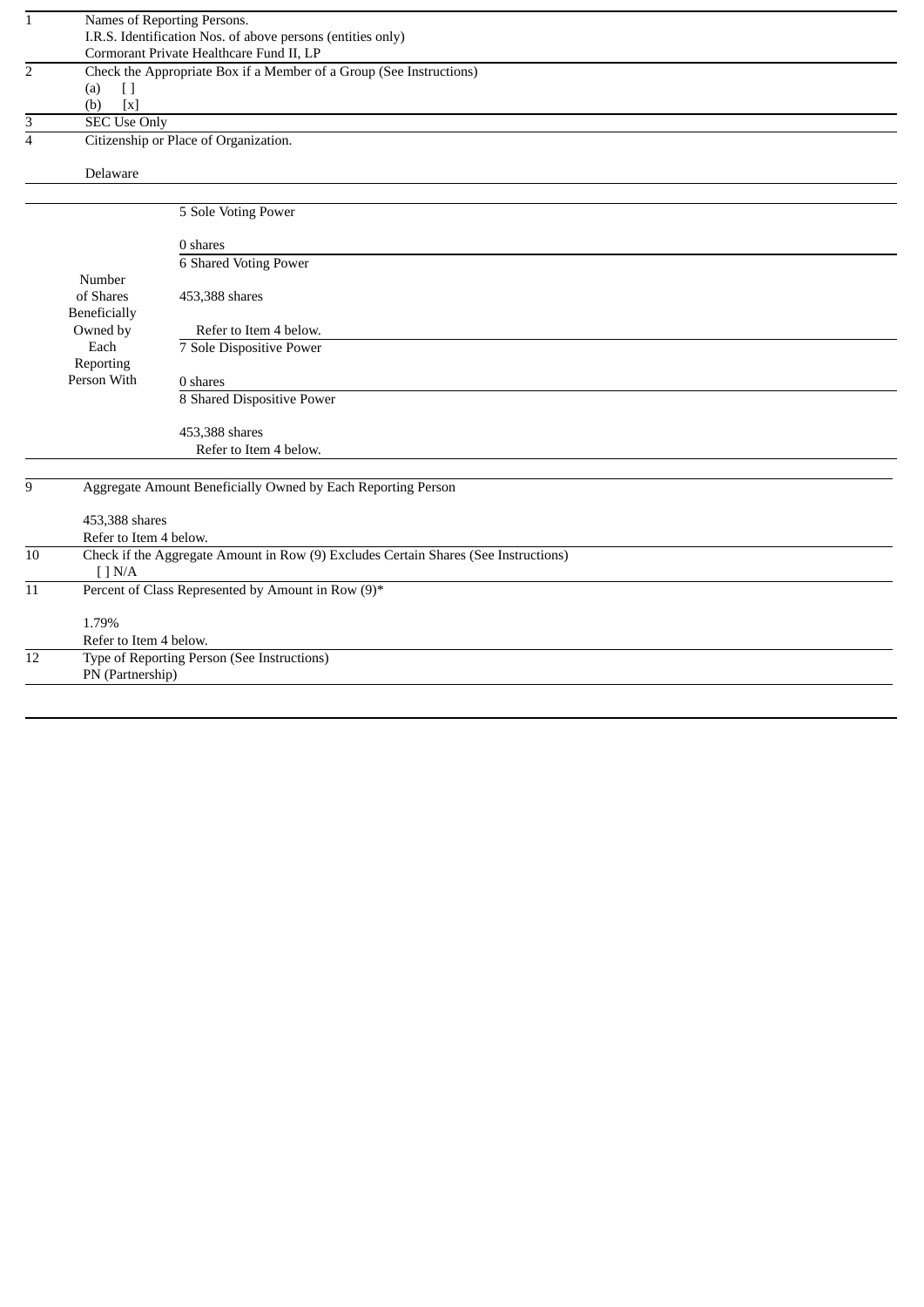| $\mathbf{1}$            |                        | Names of Reporting Persons.                                                         |
|-------------------------|------------------------|-------------------------------------------------------------------------------------|
|                         |                        | I.R.S. Identification Nos. of above persons (entities only)                         |
|                         |                        |                                                                                     |
|                         |                        | Cormorant Private Healthcare GP II, LLC                                             |
|                         |                        |                                                                                     |
| $\overline{c}$          |                        | Check the Appropriate Box if a Member of a Group (See Instructions)                 |
|                         | $[ \ ]$<br>(a)         |                                                                                     |
|                         | (b)<br>[x]             |                                                                                     |
| 3                       | <b>SEC Use Only</b>    |                                                                                     |
| $\overline{\mathbf{4}}$ |                        | Citizenship or Place of Organization.                                               |
|                         |                        |                                                                                     |
|                         | Delaware               |                                                                                     |
|                         |                        |                                                                                     |
|                         |                        | 5 Sole Voting Power                                                                 |
|                         |                        |                                                                                     |
|                         |                        | 0 shares                                                                            |
|                         |                        | <b>6 Shared Voting Power</b>                                                        |
|                         | Number                 |                                                                                     |
|                         | of Shares              | 453,388 shares                                                                      |
|                         |                        |                                                                                     |
|                         | <b>Beneficially</b>    |                                                                                     |
|                         | Owned by               | Refer to Item 4 below.                                                              |
|                         | Each                   | 7 Sole Dispositive Power                                                            |
|                         | Reporting              |                                                                                     |
|                         | Person With            | 0 shares                                                                            |
|                         |                        | 8 Shared Dispositive Power                                                          |
|                         |                        | 453,388 shares                                                                      |
|                         |                        | Refer to Item 4 below.                                                              |
|                         |                        |                                                                                     |
|                         |                        |                                                                                     |
| $\overline{9}$          |                        | Aggregate Amount Beneficially Owned by Each Reporting Person                        |
|                         | 453,388 shares         |                                                                                     |
|                         | Refer to Item 4 below. |                                                                                     |
| 10                      |                        |                                                                                     |
|                         | $\lceil$ $N/A$         | Check if the Aggregate Amount in Row (9) Excludes Certain Shares (See Instructions) |
| $11\,$                  |                        | Percent of Class Represented by Amount in Row (9)*                                  |
|                         |                        |                                                                                     |
|                         | 1.79%                  |                                                                                     |
|                         | Refer to Item 4 below. |                                                                                     |
| $\overline{12}$         |                        | Type of Reporting Person (See Instructions)                                         |
|                         |                        |                                                                                     |
|                         |                        | OO (Limited Liability Company)                                                      |
|                         |                        |                                                                                     |
|                         |                        |                                                                                     |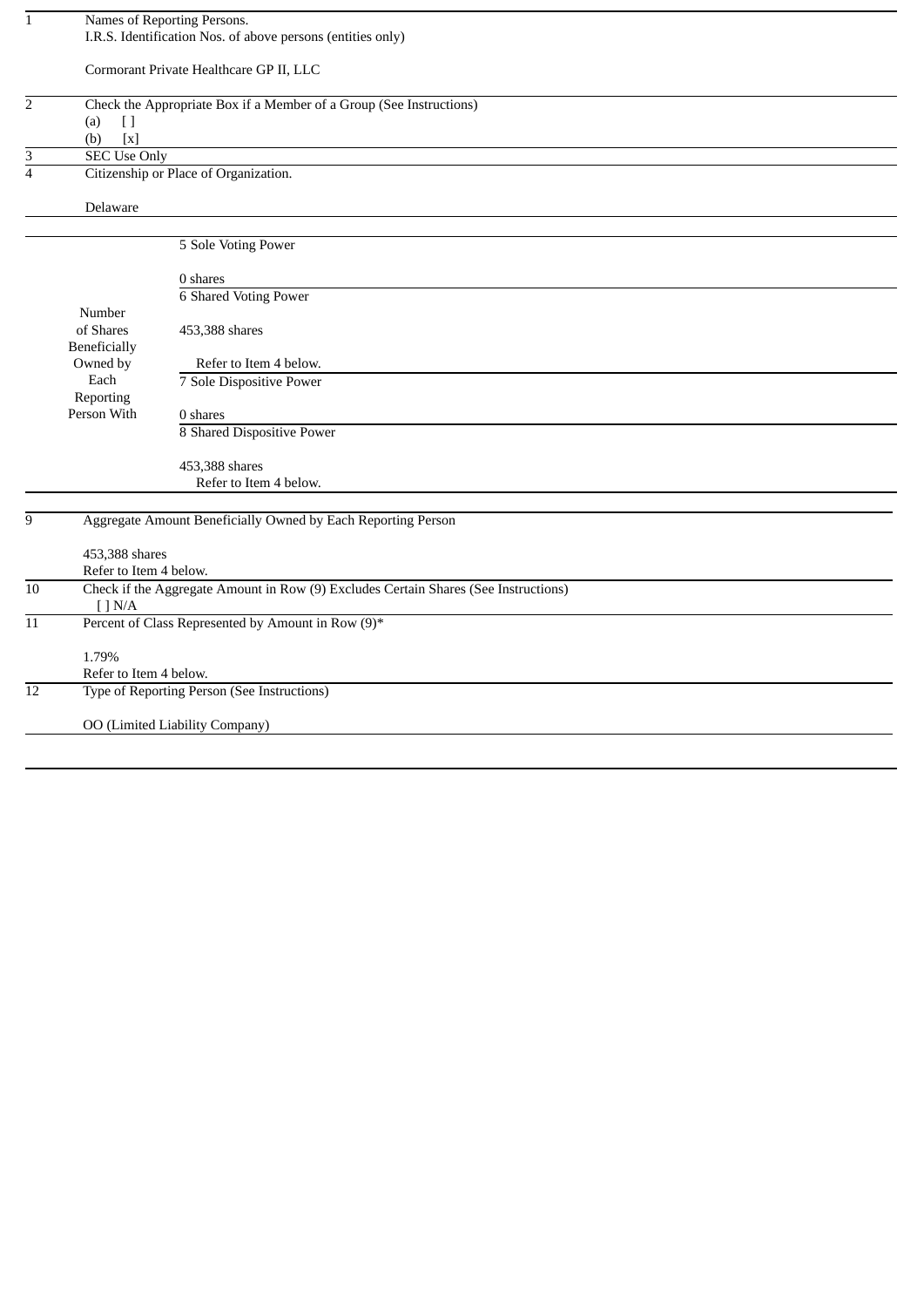| $\mathbf{1}$    |                          | Names of Reporting Persons.                                                         |
|-----------------|--------------------------|-------------------------------------------------------------------------------------|
|                 |                          | I.R.S. Identification Nos. of above persons (entities only)                         |
|                 |                          |                                                                                     |
|                 |                          |                                                                                     |
|                 |                          | Cormorant Private Healthcare Fund III, LP                                           |
|                 |                          |                                                                                     |
| $\overline{2}$  |                          | Check the Appropriate Box if a Member of a Group (See Instructions)                 |
|                 | (a)<br>$[ \ ]$           |                                                                                     |
|                 | $\left[ x\right]$<br>(b) |                                                                                     |
|                 |                          |                                                                                     |
| 3               | <b>SEC Use Only</b>      |                                                                                     |
| $\overline{4}$  |                          | Citizenship or Place of Organization.                                               |
|                 |                          |                                                                                     |
|                 | Delaware                 |                                                                                     |
|                 |                          |                                                                                     |
|                 |                          |                                                                                     |
|                 |                          | 5 Sole Voting Power                                                                 |
|                 |                          |                                                                                     |
|                 |                          | 0 shares                                                                            |
|                 |                          | <b>6 Shared Voting Power</b>                                                        |
|                 | Number                   |                                                                                     |
|                 |                          |                                                                                     |
|                 | of Shares                | 566,852 shares                                                                      |
|                 | Beneficially             |                                                                                     |
|                 | Owned by                 | Refer to Item 4 below.                                                              |
|                 | Each                     | 7 Sole Dispositive Power                                                            |
|                 | Reporting                |                                                                                     |
|                 | Person With              | 0 shares                                                                            |
|                 |                          |                                                                                     |
|                 |                          | 8 Shared Dispositive Power                                                          |
|                 |                          |                                                                                     |
|                 |                          | 566,852 shares                                                                      |
|                 |                          | Refer to Item 4 below.                                                              |
|                 |                          |                                                                                     |
|                 |                          |                                                                                     |
| 9               |                          | Aggregate Amount Beneficially Owned by Each Reporting Person                        |
|                 |                          |                                                                                     |
|                 | 566,852 shares           |                                                                                     |
|                 | Refer to Item 4 below.   |                                                                                     |
| $\overline{10}$ |                          | Check if the Aggregate Amount in Row (9) Excludes Certain Shares (See Instructions) |
|                 | [ ] N/A ]                |                                                                                     |
|                 |                          |                                                                                     |
| $11\,$          |                          | Percent of Class Represented by Amount in Row (9)*                                  |
|                 |                          |                                                                                     |
|                 | 2.24%                    |                                                                                     |
|                 | Refer to Item 4 below.   |                                                                                     |
| $\overline{12}$ |                          | Type of Reporting Person (See Instructions)                                         |
|                 |                          |                                                                                     |
|                 |                          |                                                                                     |
|                 | PN (Partnership)         |                                                                                     |
|                 |                          |                                                                                     |
|                 |                          |                                                                                     |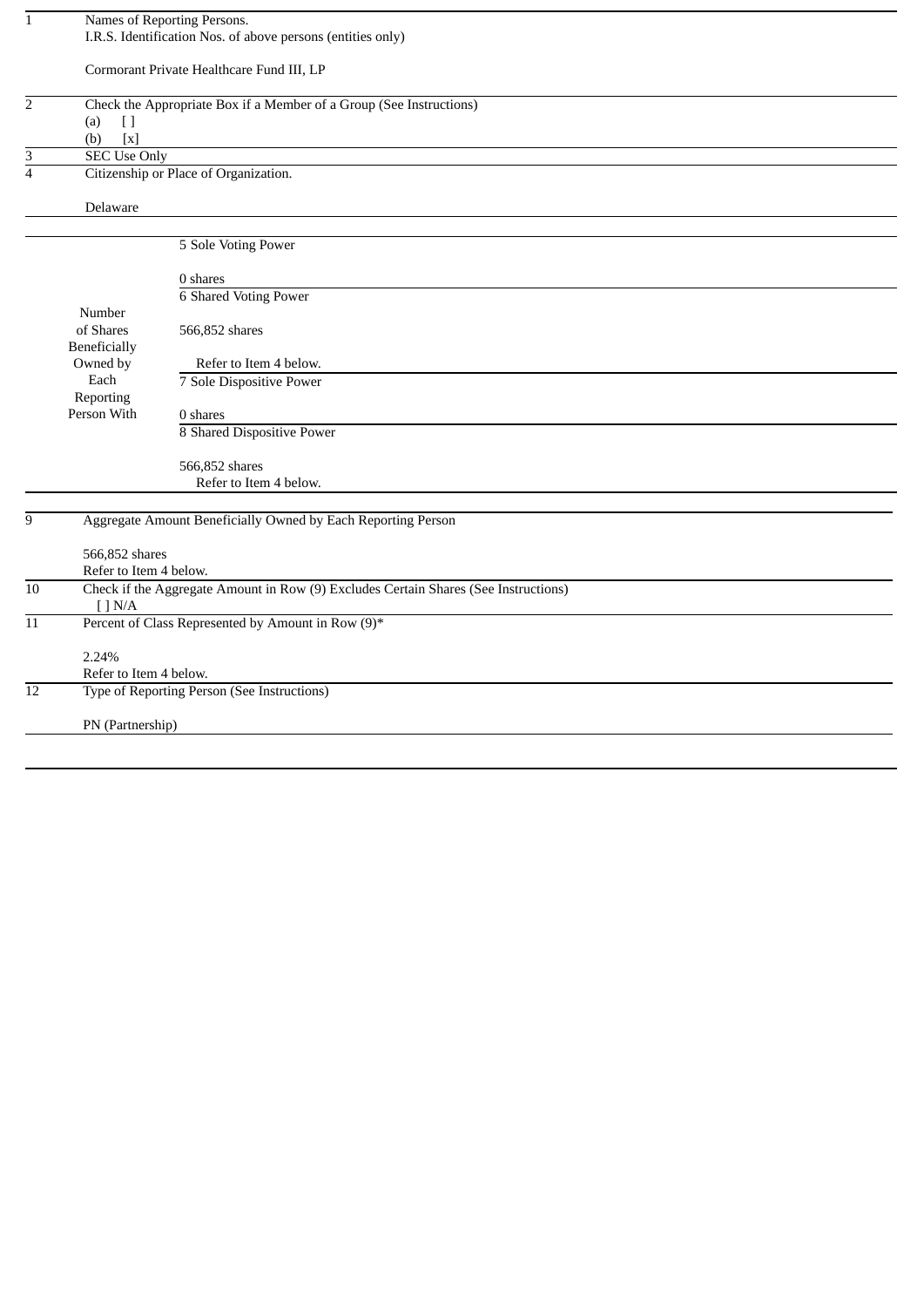| $\mathbf{1}$    |                                   | Names of Reporting Persons.                                                         |
|-----------------|-----------------------------------|-------------------------------------------------------------------------------------|
|                 |                                   | I.R.S. Identification Nos. of above persons (entities only)                         |
|                 |                                   |                                                                                     |
|                 |                                   | Cormorant Private Healthcare GP III, LLC                                            |
|                 |                                   |                                                                                     |
| $\overline{2}$  |                                   | Check the Appropriate Box if a Member of a Group (See Instructions)                 |
|                 | $[ \ ]$<br>(a)                    |                                                                                     |
|                 | (b)<br>$\left[ \mathbf{x}\right]$ |                                                                                     |
| 3               | <b>SEC Use Only</b>               |                                                                                     |
| $\overline{4}$  |                                   | Citizenship or Place of Organization.                                               |
|                 |                                   |                                                                                     |
|                 | Delaware                          |                                                                                     |
|                 |                                   |                                                                                     |
|                 |                                   |                                                                                     |
|                 |                                   | 5 Sole Voting Power                                                                 |
|                 |                                   |                                                                                     |
|                 |                                   | 0 shares                                                                            |
|                 |                                   | <b>6 Shared Voting Power</b>                                                        |
|                 | Number                            |                                                                                     |
|                 | of Shares                         | 566,852 shares                                                                      |
|                 | <b>Beneficially</b>               |                                                                                     |
|                 | Owned by                          | Refer to Item 4 below.                                                              |
|                 | Each                              | 7 Sole Dispositive Power                                                            |
|                 | Reporting                         |                                                                                     |
|                 | Person With                       | 0 shares                                                                            |
|                 |                                   | 8 Shared Dispositive Power                                                          |
|                 |                                   |                                                                                     |
|                 |                                   | 566,852 shares                                                                      |
|                 |                                   | Refer to Item 4 below.                                                              |
|                 |                                   |                                                                                     |
| 9               |                                   | Aggregate Amount Beneficially Owned by Each Reporting Person                        |
|                 |                                   |                                                                                     |
|                 | 566,852 shares                    |                                                                                     |
|                 | Refer to Item 4 below.            |                                                                                     |
| 10              |                                   | Check if the Aggregate Amount in Row (9) Excludes Certain Shares (See Instructions) |
|                 | $\lceil$ $N/A$                    |                                                                                     |
| $11\,$          |                                   | Percent of Class Represented by Amount in Row (9)*                                  |
|                 |                                   |                                                                                     |
|                 | 2.24%                             |                                                                                     |
|                 | Refer to Item 4 below.            |                                                                                     |
| $\overline{12}$ |                                   | Type of Reporting Person (See Instructions)                                         |
|                 |                                   |                                                                                     |
|                 |                                   | OO (Limited Liability Company)                                                      |
|                 |                                   |                                                                                     |
|                 |                                   |                                                                                     |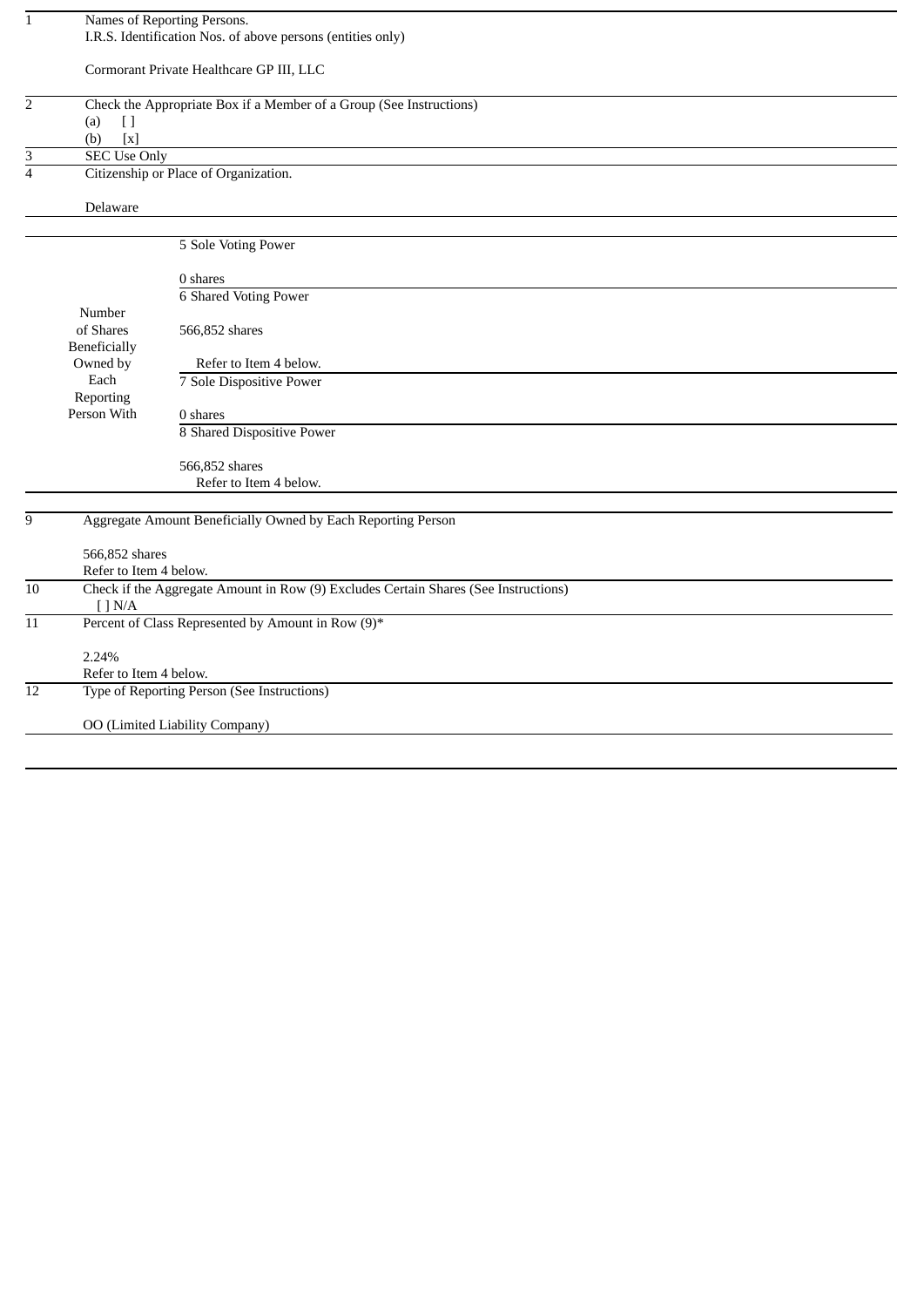| $\mathbf{1}$    |                        | Names of Reporting Persons.                                                         |
|-----------------|------------------------|-------------------------------------------------------------------------------------|
|                 |                        | I.R.S. Identification Nos. of above persons (entities only)                         |
|                 |                        |                                                                                     |
|                 |                        | Cormorant Asset Management, LP                                                      |
|                 |                        |                                                                                     |
| $\overline{2}$  |                        | Check the Appropriate Box if a Member of a Group (See Instructions)                 |
|                 | (a)<br>$[ \ ]$         |                                                                                     |
|                 | [x]<br>(b)             |                                                                                     |
| 3               | <b>SEC Use Only</b>    |                                                                                     |
| $\overline{4}$  |                        | Citizenship or Place of Organization.                                               |
|                 |                        |                                                                                     |
|                 | Delaware               |                                                                                     |
|                 |                        |                                                                                     |
|                 |                        | 5 Sole Voting Power                                                                 |
|                 |                        |                                                                                     |
|                 |                        | 0 shares                                                                            |
|                 |                        | <b>6 Shared Voting Power</b>                                                        |
|                 | Number                 |                                                                                     |
|                 | of Shares              | 1,020,240 shares                                                                    |
|                 | Beneficially           | Refer to Item 4 below.                                                              |
|                 | Owned by               | 7 Sole Dispositive Power                                                            |
|                 | Each                   |                                                                                     |
|                 | Reporting              | 0 shares                                                                            |
|                 | Person With            | 8 Shared Dispositive Power                                                          |
|                 |                        |                                                                                     |
|                 |                        | 1,020,240 shares                                                                    |
|                 |                        | Refer to Item 4 below.                                                              |
|                 |                        |                                                                                     |
| 9               |                        | Aggregate Amount Beneficially Owned by Each Reporting Person                        |
|                 |                        |                                                                                     |
|                 | 1,020,240 shares       |                                                                                     |
|                 | Refer to Item 4 below. |                                                                                     |
| $\overline{10}$ |                        | Check if the Aggregate Amount in Row (9) Excludes Certain Shares (See Instructions) |
|                 | $\lceil$ $\lceil$ N/A  |                                                                                     |
| 11              |                        | Percent of Class Represented by Amount in Row (9)*                                  |
|                 |                        |                                                                                     |
|                 | 4.04%                  |                                                                                     |
|                 | Refer to Item 4 below. |                                                                                     |
| 12              |                        | Type of Reporting Person (See Instructions)                                         |
|                 |                        |                                                                                     |
|                 | PN (Partnership)       |                                                                                     |
|                 |                        |                                                                                     |
|                 |                        |                                                                                     |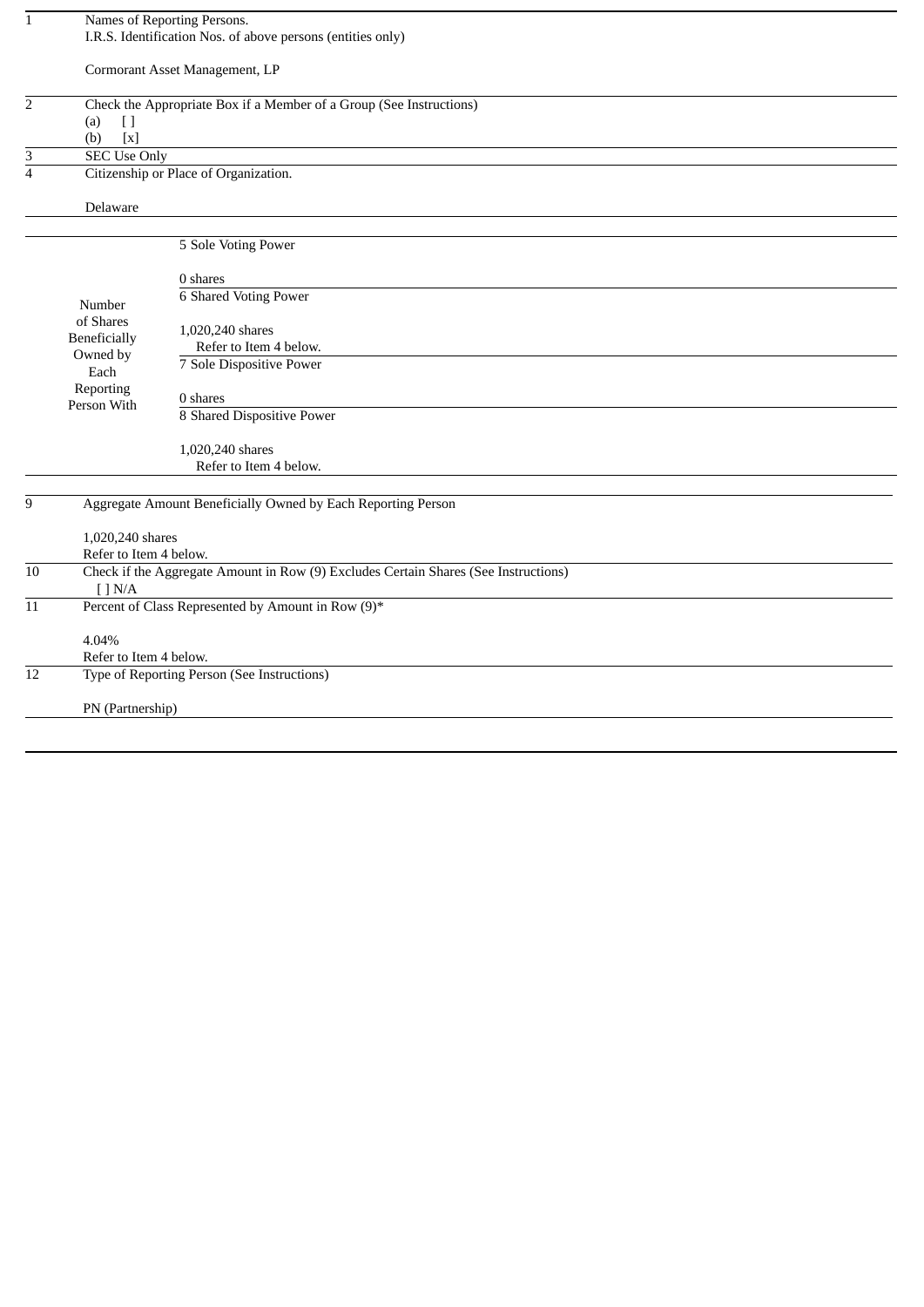| $\mathbf{1}$    |                          | Names of Reporting Persons.                                                         |
|-----------------|--------------------------|-------------------------------------------------------------------------------------|
|                 |                          | I.R.S. Identification Nos. of above persons (entities only)                         |
|                 |                          |                                                                                     |
|                 | <b>Bihua Chen</b>        |                                                                                     |
| $\overline{2}$  |                          | Check the Appropriate Box if a Member of a Group (See Instructions)                 |
|                 | (a)<br>$[ \ ]$           |                                                                                     |
|                 | [x]<br>(b)               |                                                                                     |
| 3               | <b>SEC Use Only</b>      |                                                                                     |
| $\overline{4}$  |                          | Citizenship or Place of Organization.                                               |
|                 | <b>United States</b>     |                                                                                     |
|                 |                          |                                                                                     |
|                 |                          | 5 Sole Voting Power                                                                 |
|                 |                          | 0 shares                                                                            |
|                 |                          | <b>6 Shared Voting Power</b>                                                        |
|                 | Number                   |                                                                                     |
|                 | of Shares                | 1,020,240 shares                                                                    |
|                 | <b>Beneficially</b>      | Refer to Item 4 below.                                                              |
|                 | Owned by                 | 7 Sole Dispositive Power                                                            |
|                 | Each                     |                                                                                     |
|                 | Reporting<br>Person With | 0 shares                                                                            |
|                 |                          | 8 Shared Dispositive Power                                                          |
|                 |                          | 1,020,240 shares                                                                    |
|                 |                          | Refer to Item 4 below.                                                              |
|                 |                          |                                                                                     |
| 9               |                          | Aggregate Amount Beneficially Owned by Each Reporting Person                        |
|                 | 1,020,240 shares         |                                                                                     |
|                 | Refer to Item 4 below.   |                                                                                     |
| $\overline{10}$ |                          | Check if the Aggregate Amount in Row (9) Excludes Certain Shares (See Instructions) |
|                 | [ ] N/A                  |                                                                                     |
| 11              |                          | Percent of Class Represented by Amount in Row (9)*                                  |
|                 | 4.04%                    |                                                                                     |
|                 | Refer to Item 4 below.   |                                                                                     |
| 12              |                          | Type of Reporting Person (See Instructions)                                         |
|                 | IN (Individual)          |                                                                                     |
|                 |                          |                                                                                     |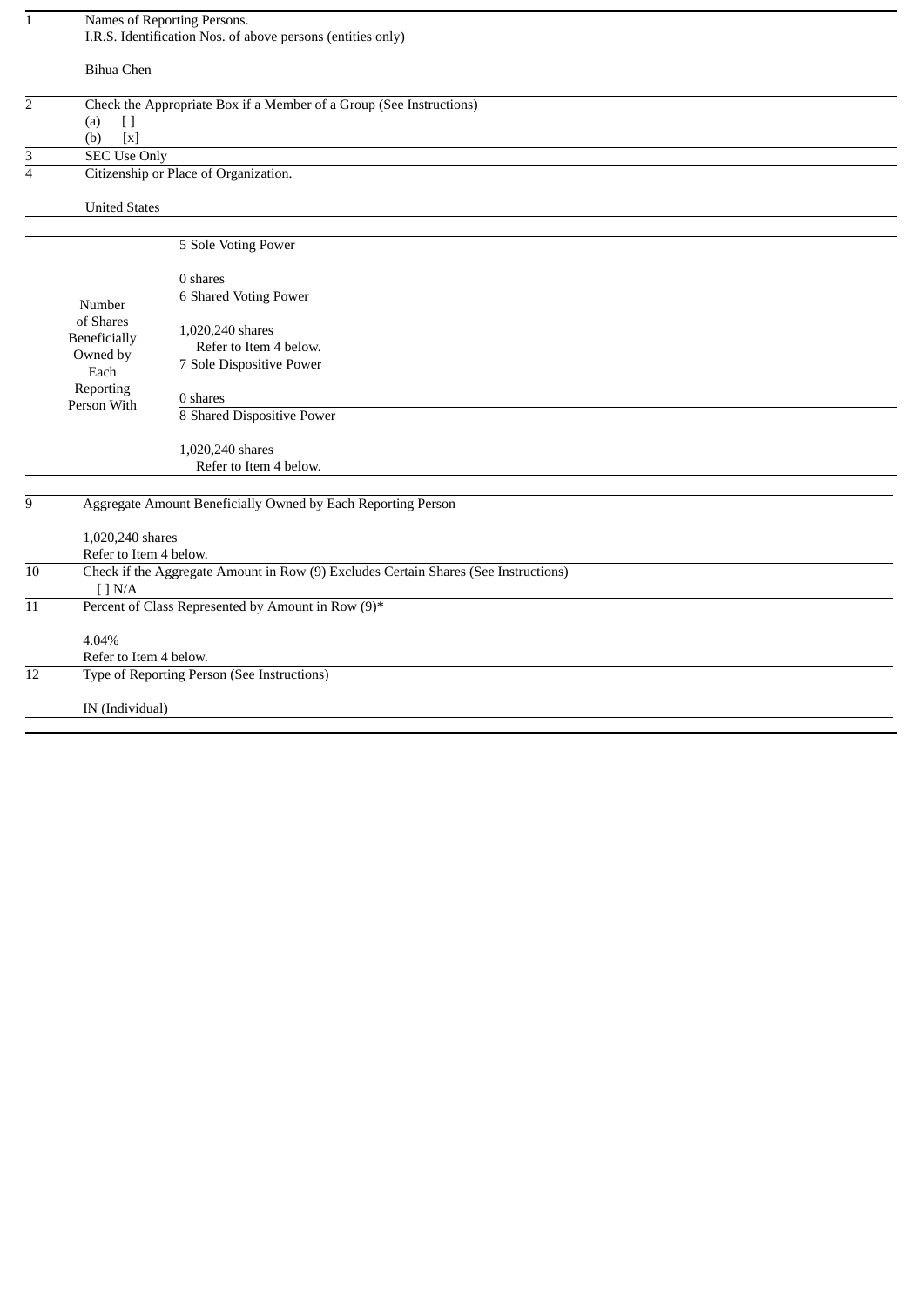# **Item 1.**

| (a) | Name of Issuer |
|-----|----------------|
|     | Galecto, Inc.  |

(b) Address of Issuer's Principal Executive Offices

Galecto Inc., Ole Maaloes Vej 3, DK-2200 Copenhagen N, Denmark

# **Item 2.**

| (a) | Name of Person Filing                       |
|-----|---------------------------------------------|
|     | Cormorant Global Healthcare Master Fund, LP |
|     | Cormorant Global Healthcare GP, LLC         |
|     | Cormorant Private Healthcare Fund II, LP    |
|     | Cormorant Private Healthcare GP II, LLC     |
|     | Cormorant Private Healthcare Fund III, LP   |
|     | Cormorant Private Healthcare GP III, LLC    |
|     | Cormorant Asset Management, LP              |
|     | Bihua Chen                                  |
|     |                                             |

- (b) Address of Principal Business Office or, if none, Residence 200 Clarendon Street, 52nd Floor Boston, MA 02116
- (c) Citizenship

Cormorant Global Healthcare Master Fund, LP - Cayman Islands Cormorant Global Healthcare GP, LLC - Delaware Cormorant Private Healthcare Fund II, LP - Delaware Cormorant Private Healthcare GP II, LLC - Delaware Cormorant Private Healthcare Fund III, LP - Delaware Cormorant Private Healthcare GP III, LLC - Delaware Cormorant Asset Management, LP - Delaware Bihua Chen - United States

- (d) Title of Class of Securities Common Stock
- (e) CUSIP Number 36322Q107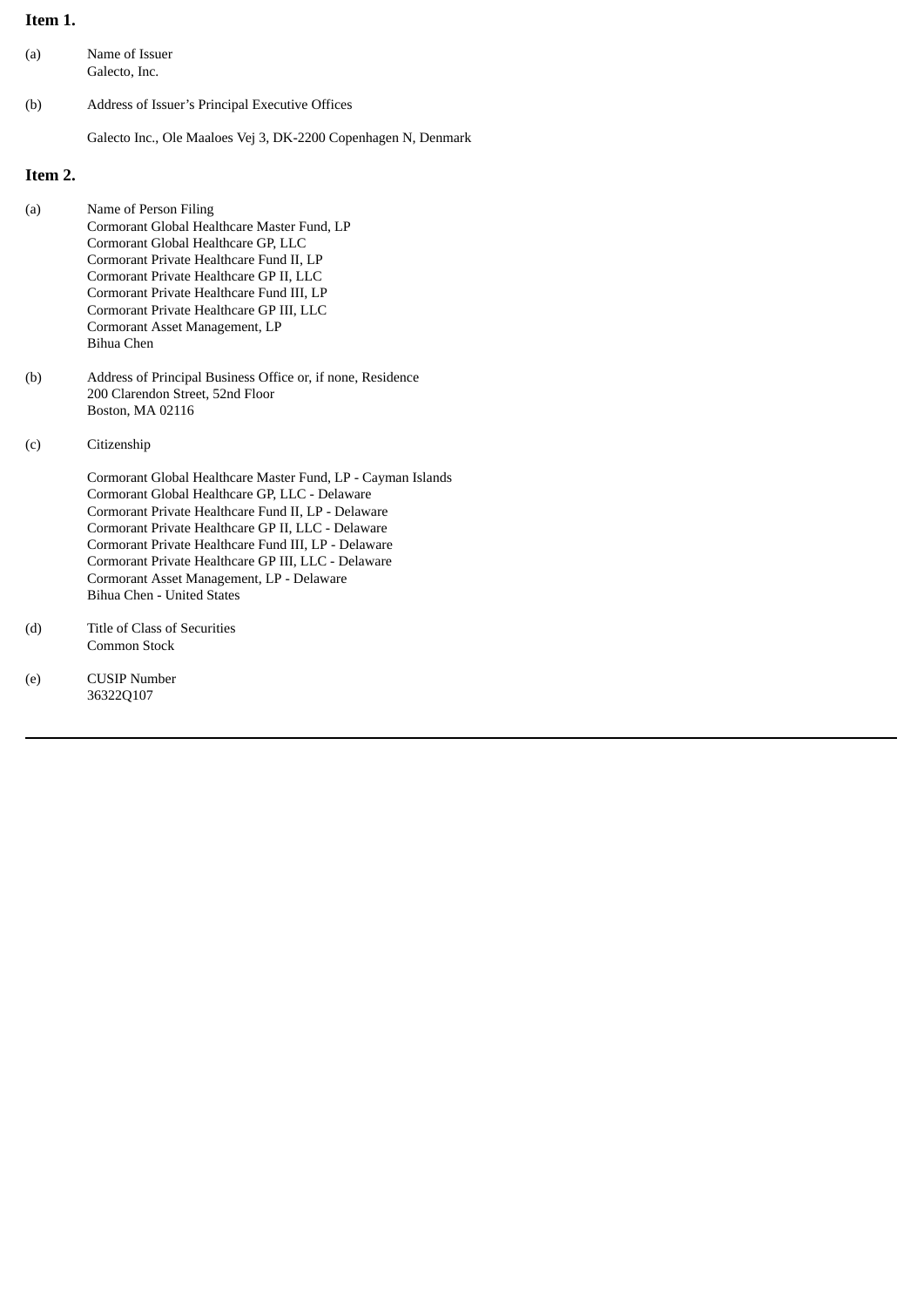- Item 3. If this statement is filed pursuant to §§240.13d-1(b) or 240.13d-2(b) or (c), check whether the person filing is a:
- (a)

|     | Broker or dealer registered under section 15 of the Act (15 U.S.C. 780).                                                           |
|-----|------------------------------------------------------------------------------------------------------------------------------------|
| (b) | Bank as defined in section 3(a)(6) of the Act (15 U.S.C. 78c).                                                                     |
| (c) | Insurance Company as defined in Section $3(a)(19)$ of the Act                                                                      |
| (d) | Investment company registered under section 8 of the Investment Company Act of 1940 (15 U.S.C. 80a-8).                             |
| (e) | An investment adviser in accordance with $\S 240.13d-1(b)(1)(ii)(E)$ ;                                                             |
| (f) | An employee benefit plan or endowment fund in accordance with $\S 240.13d-1(b)(1)(ii)(F)$ ;                                        |
| (g) | A parent holding company or control person in accordance with $\S 240.13d-1(b)(1)(ii)(G);$                                         |
| (h) | A savings associations as defined in Section 3(b) of the Federal Deposit Insurance Act (12 U.S.C. 1813);                           |
| (i) | A church plan that is excluded from the definition of an investment company under section $3(c)(14)$ of the Investment Company Act |
|     | of 1940 (15 U.S.C. 80a-3);                                                                                                         |
| (i) | A non-U.S. institution in accordance with $\S240.13d-1(b)(1)(ii)(J)$ ;                                                             |
| (k) | Group, in accordance with $\S 240.13d-1(b)(1)(ii)(K)$ .                                                                            |

### **Item 4. Ownership\*\*\***

Provide the following information regarding the aggregate number and percentage of the class of securities of the issuer identified in Item 1.

(a) Amount Beneficially Owned\*\*\*

Cormorant Global Healthcare Master Fund, LP – 0 shares Cormorant Global Healthcare GP, LLC – 0 shares Cormorant Private Healthcare Fund II, LP – 453,388 shares Cormorant Private Healthcare GP II, LLC – 453,388 shares Cormorant Private Healthcare Fund III, LP – 566,852 shares Cormorant Private Healthcare GP III, LLC – 566,852 shares Cormorant Asset Management, LP – 1,020,240 shares Bihua Chen  $-1,020,240$  shares

(b) Percent of Class

Cormorant Global Healthcare Master Fund, LP – 0% Cormorant Global Healthcare GP, LLC – 0% Cormorant Private Healthcare Fund II, LP – 1.79% Cormorant Private Healthcare GP II, LLC – 1.79% Cormorant Private Healthcare Fund III, LP – 2.24% Cormorant Private Healthcare GP III, LLC – 2.24% Cormorant Asset Management, LP – 4.04% Bihua Chen – 4.04%

- (c) Number of shares as to which such person has:
	- (i) sole power to vote or to direct the vote

Cormorant Global Healthcare Master Fund, LP - 0 shares Cormorant Global Healthcare GP, LLC - 0 shares Cormorant Private Healthcare Fund II, LP - 0 shares Cormorant Private Healthcare GP II, LLC - 0 shares Cormorant Private Healthcare Fund III, LP - 0 shares Cormorant Private Healthcare GP III, LLC - 0 shares Cormorant Asset Management, LP - 0 shares Bihua Chen - 0 shares

(ii) shared power to vote or to direct the vote

Cormorant Global Healthcare Master Fund, LP – 0 shares Cormorant Global Healthcare GP, LLC – 0 shares Cormorant Private Healthcare Fund II, LP – 453,388 shares Cormorant Private Healthcare GP II, LLC – 453,388 shares Cormorant Private Healthcare Fund III, LP – 566,852 shares Cormorant Private Healthcare GP III, LLC – 566,852 shares Cormorant Asset Management, LP – 1,020,240 shares Bihua Chen  $-1,020,240$  shares

(iii) sole power to dispose or to direct the disposition of

Cormorant Global Healthcare Master Fund, LP - 0 shares Cormorant Global Healthcare GP, LLC - 0 shares Cormorant Private Healthcare Fund II, LP - 0 shares Cormorant Private Healthcare GP II, LLC - 0 shares Cormorant Private Healthcare Fund III, LP - 0 shares Cormorant Private Healthcare GP III, LLC - 0 shares Cormorant Asset Management, LP - 0 shares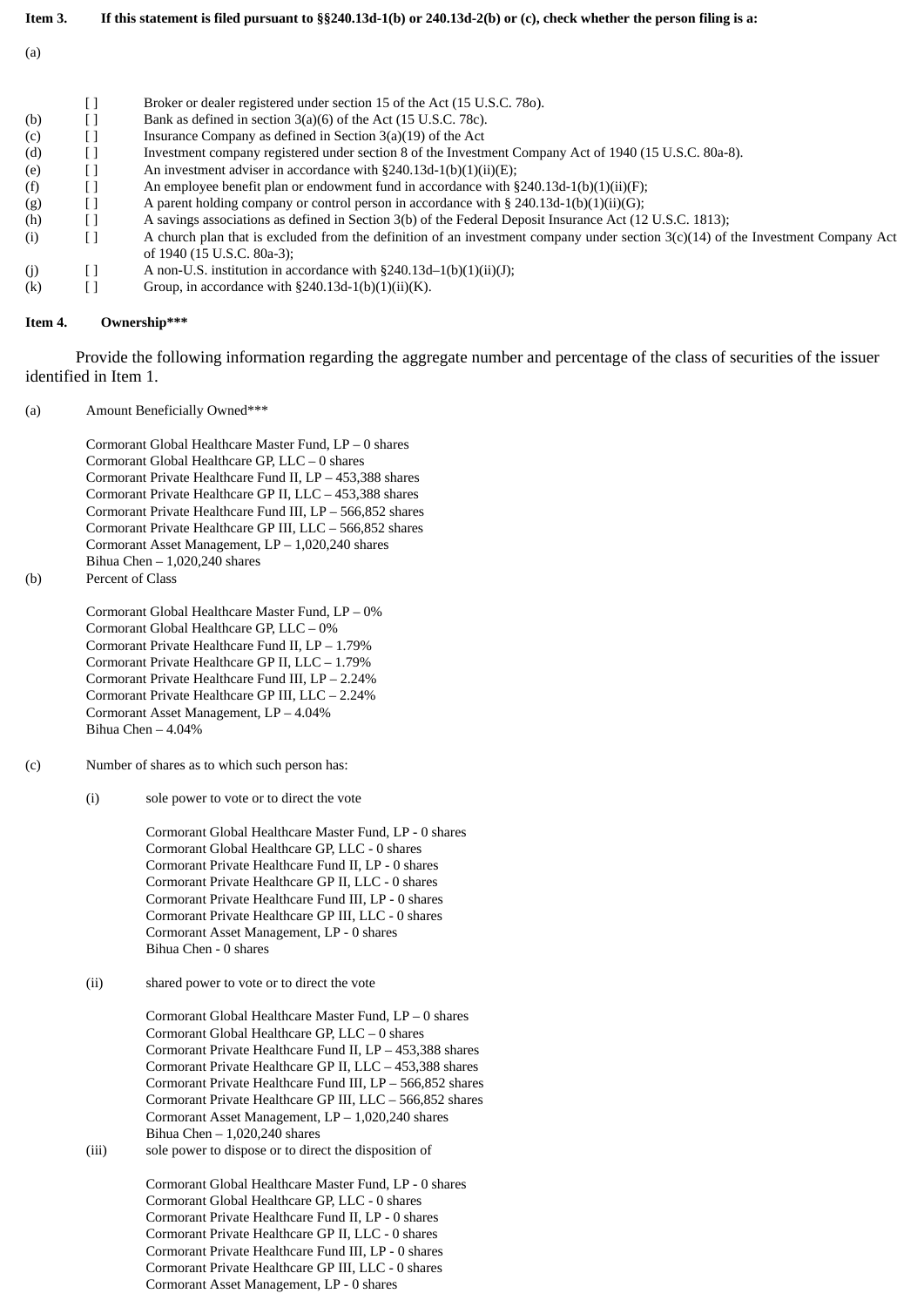Bihua Chen - 0 shares

(iv) shared power to dispose or to direct the disposition of

Cormorant Global Healthcare Master Fund, LP – 0 shares Cormorant Global Healthcare GP, LLC – 0 shares Cormorant Private Healthcare Fund II, LP – 453,388 shares Cormorant Private Healthcare GP II, LLC – 453,388 shares Cormorant Private Healthcare Fund III, LP – 566,852 shares Cormorant Private Healthcare GP III, LLC – 566,852 shares Cormorant Asset Management, LP – 1,020,240 shares Bihua Chen – 1,020,240 shares

\*\*\* Shares reported herein for Cormorant Asset Management, LP represent shares which are beneficially by Cormorant Global Healthcare Master Fund, LP (the "Master Fund"), Cormorant Private Healthcare Fund II, LP ("Fund II") and Cormorant Private Healthcare Fund III, LP ("Fund III"), as reported herein. Cormorant Global Healthcare GP, LLC, Cormorant Private Healthcare GP II, LLC and Cormorant Private Healthcare GP III, LLC serve as the general partners of the Master Fund, Fund II and Fund III, respectively. Cormorant Asset Management, LP serves as the investment manager to the Master Fund, Fund II and Fund III. Bihua Chen serves as the managing member of Cormorant Global Healthcare GP, LLC, Cormorant Private Healthcare GP II, LLC, Cormorant Private Healthcare GP III, LLC and the general partner of Cormorant Asset Management, LP. Each of the Reporting Persons disclaims beneficial ownership of the shares reported herein except to the extent of its or his pecuniary interest therein.

The percentages reported herein with respect to the Reporting Persons' holdings are calculated based upon a statement in the Issuer's Quarterly Report on Form 10-Q for the quarterly period ended September 30, 2021, as filed with the Securities and Exchange Commission on November 4, 2021, that there were 25,261,832 shares of Common Stock outstanding as of November 2, 2021.

# **Item 5. Ownership of Five Percent or Less of a Class**

If this statement is being filed to report the fact that as of the date hereof the reporting person has ceased to be the beneficial owner of more than five percent of the class of securities, check the following  $[ X ]$ .

## **Item 6. Ownership of More than Five Percent on Behalf of Another Person**

Not applicable.

**Item 7. Identification and Classification of the Subsidiary Which Acquired the Security Being Reported on By the Parent Holding Company**

Not applicable.

**Item 8. Identification and Classification of Members of the Group**

Not applicable.

## **Item 9. Notice of Dissolution of Group**

Not applicable.

## **Item 10. Certification**

By signing below I certify that, to the best of my knowledge and belief, the securities referred to above were not acquired and are not held for the purpose of or with the effect of changing or influencing the control of the issuer of the securities and were not acquired and are not held in connection with or as a participant in any transaction having that purpose or effect.

## **Exhibits Exhibit**

99.1 Joint Filing Agreement by and among the Reporting Persons, incorporated by reference to Exhibit 99.1 to the Schedule 13G filed by the Reporting Persons with the Securities and Exchange Commission on November 12, 2020.